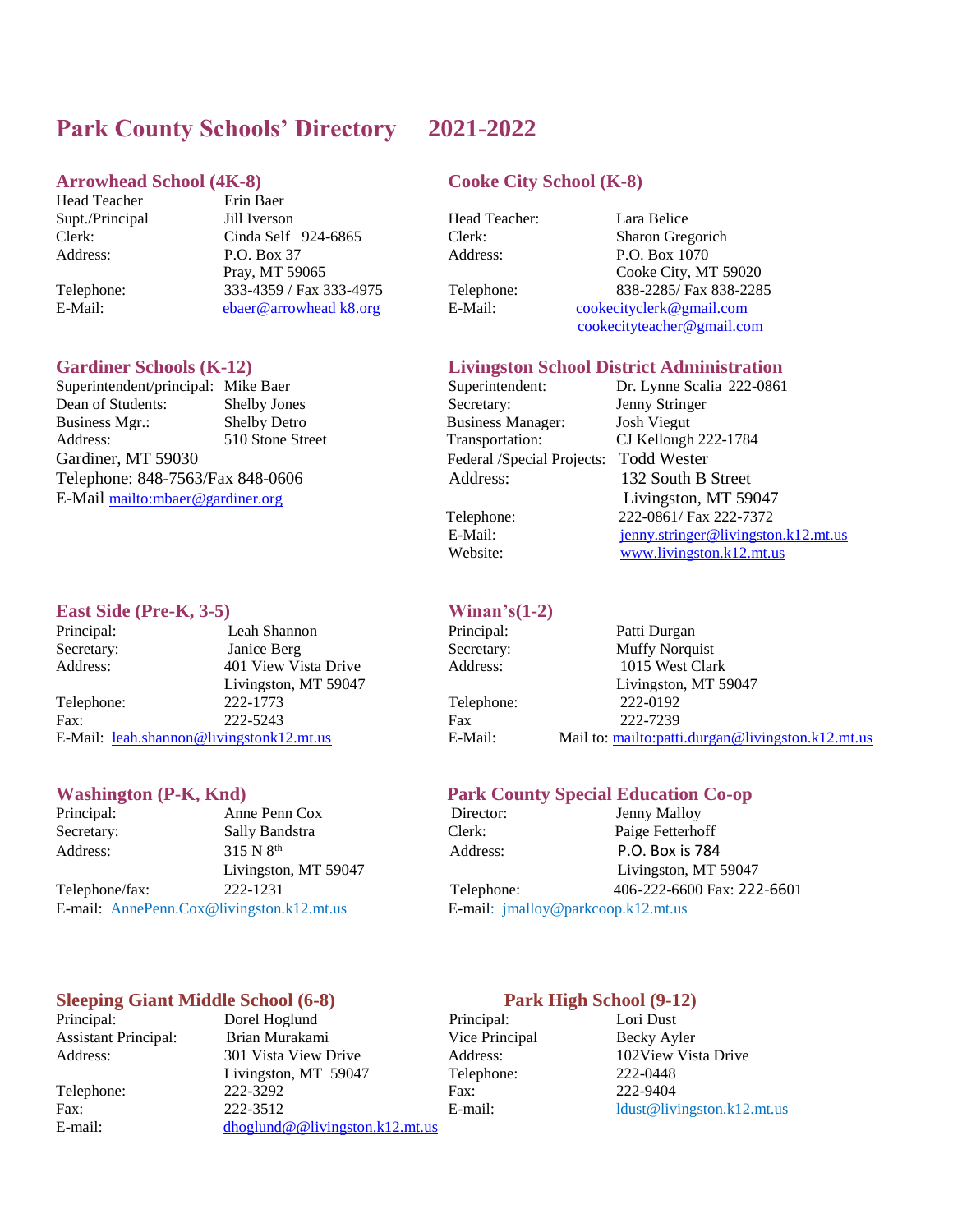| Supt./Principal: | Kim DeBruycker, Ed.D.                | Superintendent:         | Dan Johnsto   |
|------------------|--------------------------------------|-------------------------|---------------|
| Clerk:           | Ken Mosby                            | 7-12 Principal (CP):    | Greg Sager    |
| Email            | clerk@pcs19.org                      | $K-6$ Principal $(W)$ : | Dan Johnsto   |
| Address:         | 2575 East River Road                 | Bus. Mgr.:              | Rhonda Laha   |
|                  | Livingston, MT 59047                 | Address:                | P.O. Box 131  |
| Telephone:       | 222-0059 or 581-8446                 |                         | Wilsall, MT!  |
| Fax:             | 222-0059                             |                         | P.O. Box 40   |
| E-Mail:          | kdebruycker@pcs19.org                |                         | Clyde Park, I |
| Facebook:        | https://www.facebook.com/pinecreek19 | Telephone               | 578-2535 (W)  |
|                  |                                      |                         |               |

### Pine Creek School (K-8) **Shields Valley Schools (K-12)**

Superintendent: Dan Johnston 7-12 Principal (CP): Greg Sager K-6 Principal (W): Dan Johnston Bus. Mgr.: 2575 Rhonda Lahaye Address: P.O. Box 131 Wilsall, MT 59086/ Clyde Park, MT 59018 19 Telephone 578-2535 (W)/686-4621(CP) Fax: 578-2176/686-4937 E-Mail: <mailto:btaylor@shieldsvalleyschools.org>

### **St. Mary's School (K-8) Chickadee Montessori Pre-K and K**

| Co-Principals: | Father Nelson/Melissa Beitel |
|----------------|------------------------------|
| Secretary:     | Veronica Kokot, Beth Coate   |
| Address:       | 511 South F Street           |
|                | Livingston, MT 59047         |
|                | Telephone: 222-3303          |
| Fax:           | 222-4662                     |
| E-Mail:        | @stmaryscatholicschool.net   |

# **Montessori Island School (Pre-K and K)** Livingston Home School Network<br>Director: Sara Webb Contacts: Mary Murphy 22

Address: 160 Miller Drive Telephone: 222-8808

Livingston, MT 59047 Fax: 222-0201 E-Mail: [montessoriisland@msn.com](mailto:montessoriisland@msn.com)

Director: Celeste Mascari Telephone: 223-6557 Website: mtchickadee.com

| Director: | Sara Webb        | Contacts: | Mary Murphy 222-3543 |
|-----------|------------------|-----------|----------------------|
| Address:  | 160 Miller Drive | E-Mail    | mamurphy@hotmail.com |

email: chickadeeschool@gmail.com

|          | Address:                                                                                                     | POB 403                              |
|----------|--------------------------------------------------------------------------------------------------------------|--------------------------------------|
|          |                                                                                                              | 101 S O Street, Livingston, MT 59047 |
| 222-4473 |                                                                                                              | 823-9155                             |
|          |                                                                                                              | mailto: witherscarol @gmail.com      |
|          |                                                                                                              | gosummitacademy.com                  |
|          | Kristi Baukol /Casandra Shad<br>201 South F Street<br>Livingston, MT 59047<br>222-0888<br>ciackson@hrdc9.org | Telephone:<br>Email:<br>web:         |

# **Other Contacts:**

| Director:  | Terri Hartly                         | Director:  | John Gregory           |
|------------|--------------------------------------|------------|------------------------|
| Address:   | Washington School                    | Address:   | 112 W. Lewis Street    |
|            | $315 N 8^{th}$ Ave.                  |            | Livingston, MT 59047   |
|            | Livingston, MT 59047                 | Telephone: | 823-6356               |
| Telephone: | 223-5288                             | E-Mail:    | gregoryj@chphedth.org. |
| E-Mail:    | $terri.$ hartly@livingston.k12.mt.us |            |                        |

| Keisha Gilbert               |
|------------------------------|
| 27 Merrill Lane              |
| Livingston, MT 59047         |
| 220-3509                     |
| waychristianschool@gmail.com |
|                              |

### **Head Start Summit Christian Academy and Homeschooler Academy**

|         | 101 D O D   |
|---------|-------------|
| ephone: | 823-9155    |
| ail:    | mailto: wit |
| :د      | gosummita   |
|         |             |

### **LINKS for Learning Contract Learning Partners**

### **The Way Christian School Farm to School-Park County**

Director: Rachel Jones Telephone: 220-2204

Address: 27 Merrill 202 View Vista Drive Livingston, MT 59047 E-mail: [Rachel.Jones@livingston.k12.mt.us](mailto:Rachel.Jones@livingston.k12.mt.us)